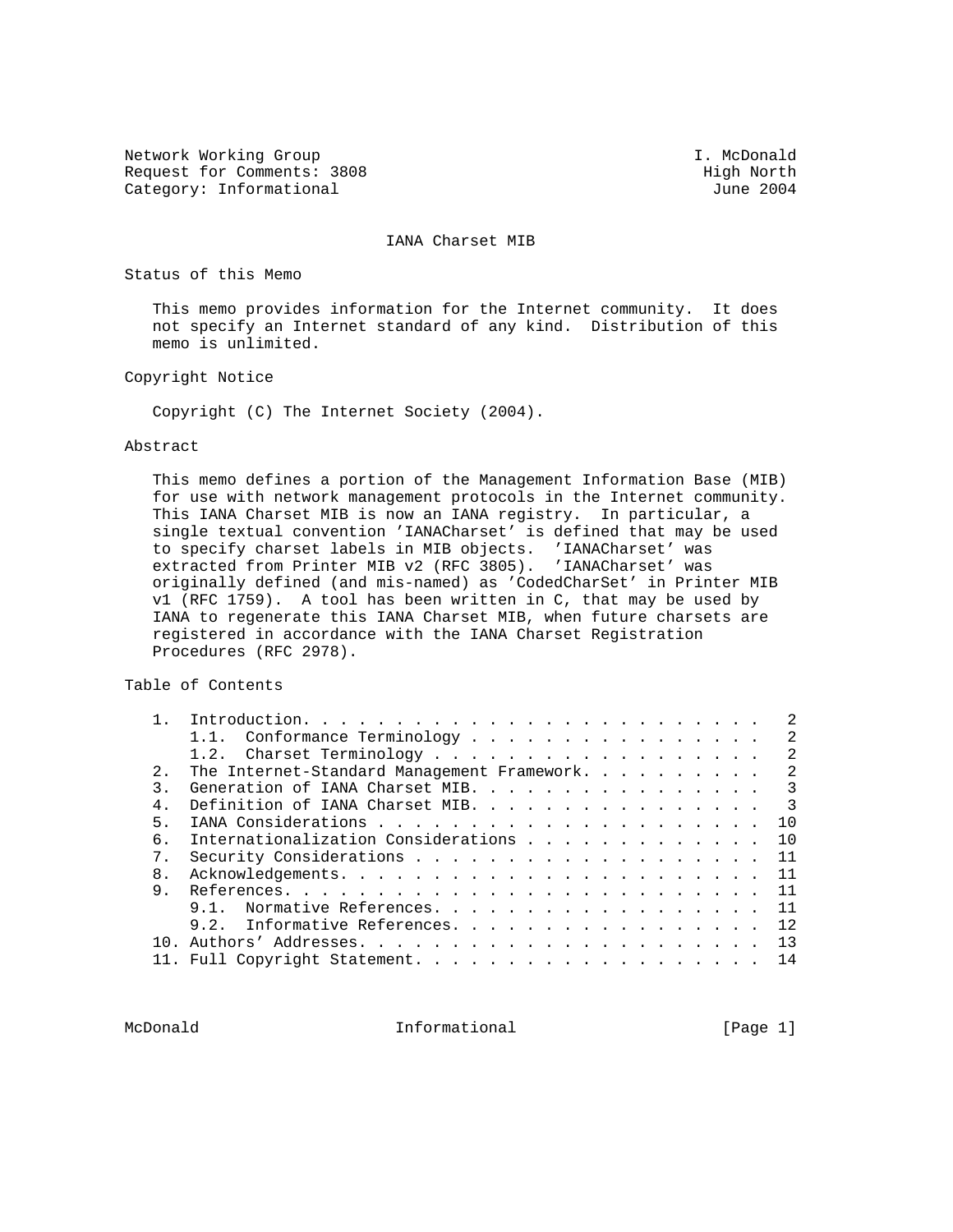# 1. Introduction

 This IANA Charset MIB [CHARMIB] module defines the single textual convention 'IANACharset'. Once adopted, all future versions of the IANA Charset MIB [CHARMIB] may be machine-generated whenever the IANA Charset Registry [CHARSET] is updated by IANA staff according to the procedures defined in [RFC2978], using the utility [CHARGEN] described in section 3 of this document or any other machine generation method.

 It is strongly recommended that future updates to the IANA Charset MIB [CHARMIB] be machine-generated (rather than hand-edited) to avoid asynchrony between the IANA Charset Registry [CHARSET] and the IANA Charset MIB [CHARMIB].

 Note: Questions and comments on this IANA Charset MIB [CHARMIB] should be sent to the editor (imcdonald@sharplabs.com) and IANA (iana@iana.org) with a copy to the IETF Charsets mailing list (ietf charset@iana.org).

## 1.1. Conformance Terminology

 The key words "MUST", "MUST NOT", "REQUIRED", "SHALL", "SHALL NOT", "SHOULD", "SHOULD NOT", "RECOMMENDED", "MAY", and "OPTIONAL" in this document are to be interpreted as described in BCP 14, RFC 2119 [RFC2119].

## 1.2. Charset Terminology

 The following terms are used in this specification, exactly as defined in section 1 'Definitions and Notation' of the IANA Charset Registration Procedures [RFC2978]: "character", "charset", "coded character set (CCS)", and "character encoding scheme (CES)".

## 2. The Internet-Standard Management Framework

 For a detailed overview of the documents that describe the current Internet-Standard Management Framework, please refer to section 7 of RFC 3410 [RFC3410].

 Managed objects are accessed via a virtual information store, termed the Management Information Base or MIB. MIB objects are generally accessed through the Simple Network Management Protocol (SNMP). Objects in the MIB are defined using the mechanisms defined in the Structure of Management Information (SMI). This memo specifies a MIB module that is compliant to the SMIv2, which is described in STD 58, RFC 2578 [RFC2578], STD 58, RFC 2579 [RFC2579], and STD 58, RFC 2580 [RFC2580].

McDonald Informational [Page 2]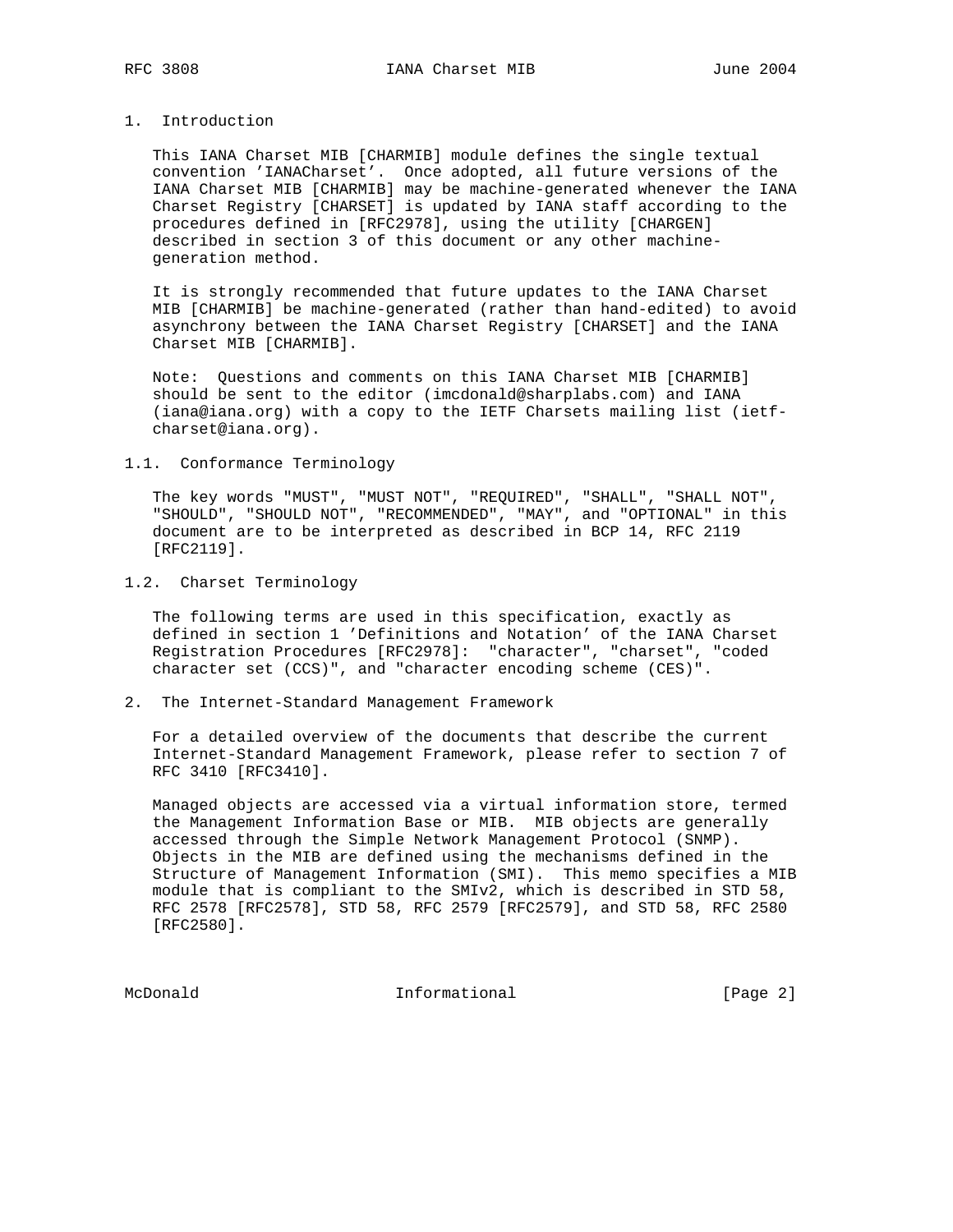3. Generation of IANA Charset MIB

 Intellectual Property: The C language utility 'ianachar.c' [CHARGEN] and the IANA Charset MIB template file [CHARTEMP] are hereby donated by the author (Ira McDonald) to IANA, in perpetuity, free of license or any other restraint.

 The [CHARGEN] utility may be used to generate an updated version of the 'IANACharset' textual convention by reading and parsing the (currently plaintext) IANA Charset Registry [CHARSET].

This utility parses each charset registration, finding (in order):

- 1) The 'Name' field (which is saved for a fallback see below);
- 2) The 'MIBenum' field (which contains the IANA-assigned positive decimal enum value); and
- 3) The (usually present) 'Alias' field that begins with 'cs' (that contains the IANA-assigned enum label). If an 'Alias' field is not found, the utility constructs one from the 'Name' field by:
	- Beginning the enum label with a lowercase 'cs' prefix;
	- Copying \_only\_ alpha/numeric characters from the 'Name' field to the enum label (ignoring punctuation, whitespace, etc.).
- 4. Definition of IANA Charset MIB

IANA-CHARSET-MIB DEFINITIONS ::= BEGIN -- http://www.iana.org/assignments/ianacharset-mib IMPORTS MODULE-IDENTITY, mib-2 FROM SNMPv2-SMI  $-$  [RFC2578] TEXTUAL-CONVENTION  $FROM \quad \text{SNNPv2-TC}$ ;  $- \quad [RFC2579]$ ianaCharsetMIB MODULE-IDENTITY LAST-UPDATED "200406080000Z" ORGANIZATION "IANA"<br>CONTACT-INFO " CONTACT-INFO " Internet Assigned Numbers Authority Postal: ICANN 4676 Admiralty Way, Suite 330 Marina del Rey, CA 90292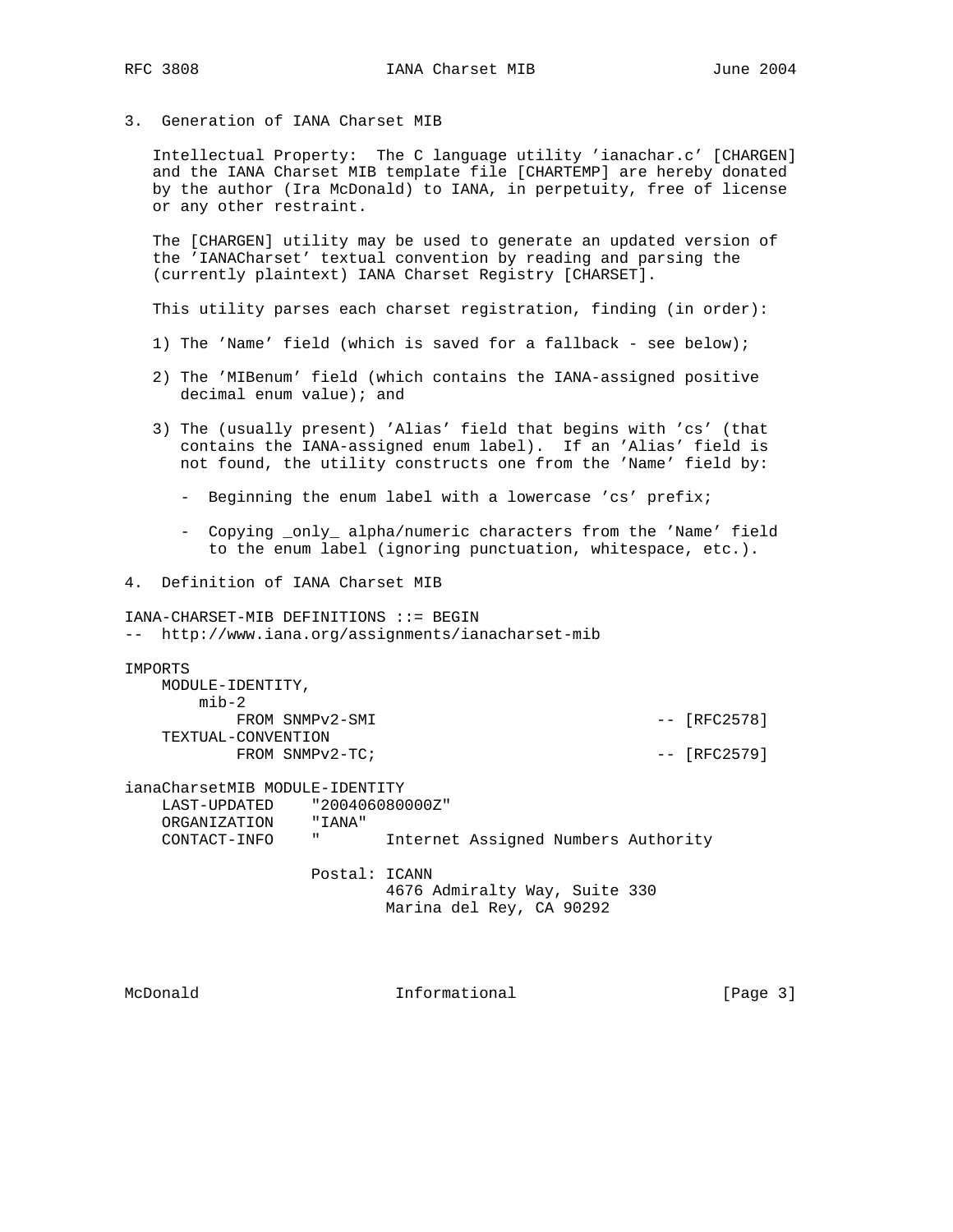Tel: +1 310 823 9358 E-Mail: iana@iana.org"

 DESCRIPTION "This MIB module defines the IANACharset TEXTUAL-CONVENTION. The IANACharset TC is used to specify the encoding of string objects defined in a MIB.

> Each version of this MIB will be released based on the IANA Charset Registry file (see RFC 2978) at http://www.iana.org/assignments/character-sets.

 Note: The IANACharset TC, originally defined in RFC 1759, was inaccurately named CodedCharSet.

 Note: Best practice is to define new MIB string objects with invariant UTF-8 (RFC 3629) syntax using the SnmpAdminString TC (defined in RFC 3411) in accordance with IETF Policy on Character Sets and Languages (RFC 2277).

 Copyright (C) The Internet Society (2004). The initial version of this MIB module was published in RFC 3808; for full legal notices see the RFC itself. Supplementary information may be available on http://www.ietf.org/copyrights/ianamib.html."

-- revision history

 REVISION "200406080000Z" DESCRIPTION "Original version transferred from Printer MIB, generated from the IANA maintained assignments http://www.iana.org/assignments/character-sets."

 $::=$  { mib-2 106 }

# IANACharset ::= TEXTUAL-CONVENTION STATUS current DESCRIPTION "Specifies an IANA registered 'charset' - coded character set (CCS) plus optional character encoding scheme (CES) - terms defined in 'IANA Charset Registration Procedures' (RFC 2978).

 Objects of this syntax are used to specify the encoding for string objects defined in one or more MIBs. For example, the prtLocalizationCharacterSet, prtInterpreterDefaultCharSetIn, and prtInterpreterDefaultCharSetOut objects defined in Printer MIB.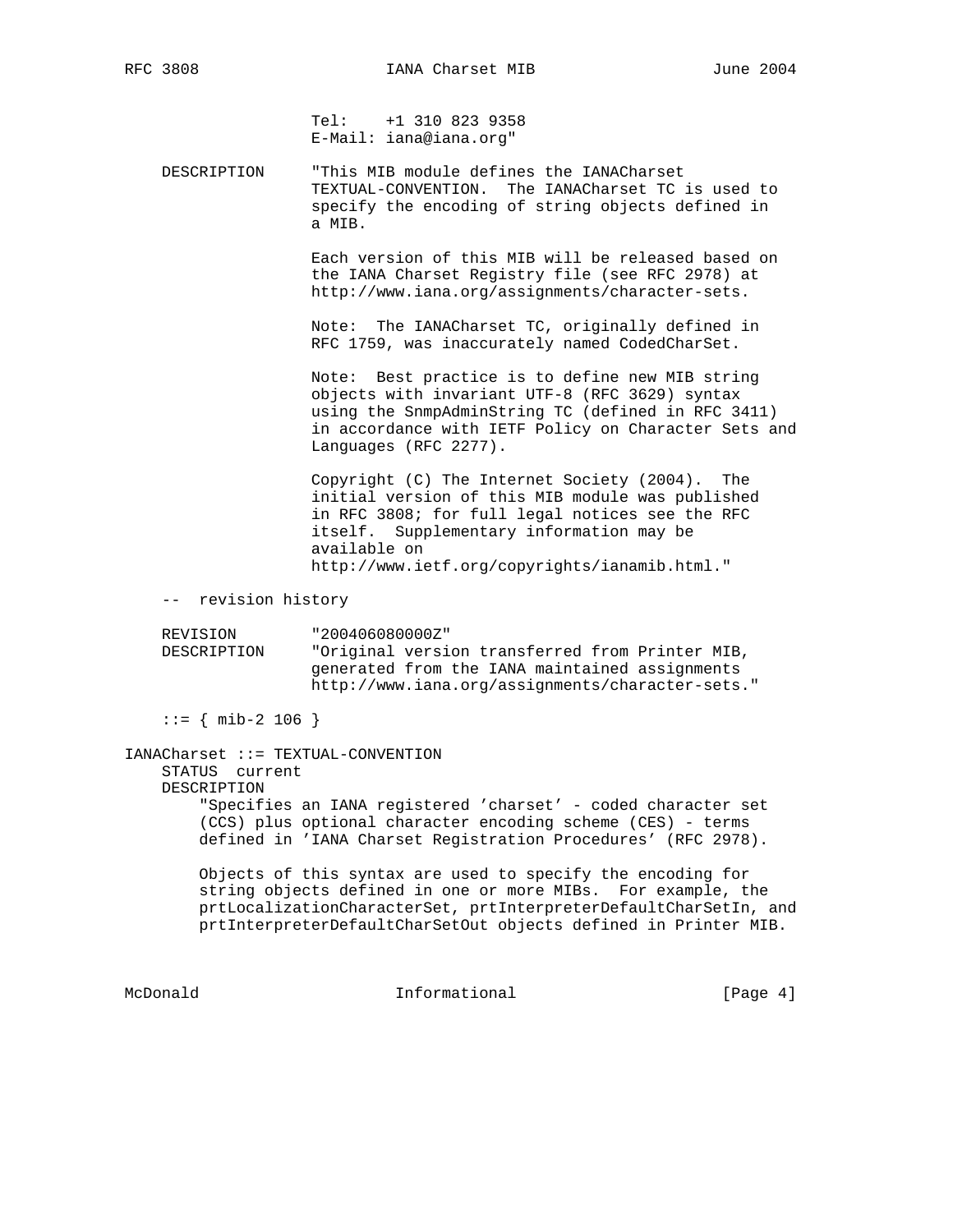```
 The current list of 'charset' names and enumerated values
    is contained in the IANA Character Set Registry at:
       http://www.iana.org/assignments/character-sets
    Enum names are derived from the IANA Charset Registry 'Alias'
    fields that begin with 'cs' (for character set).
    Enum values are derived from the parallel 'MIBenum' fields."
SYNTAX INTEGER {
  other(1), -- used if the designated
               -- character set is not currently
                -- registered by IANA
    unknown(2), -- used as a default value
    csASCII(3),
    csISOLatin1(4),
   csISOLatin2(5),
   csISOLatin3(6),
   csISOLatin4(7),
   csISOLatinCyrillic(8),
   csISOLatinArabic(9),
   csISOLatinGreek(10),
   csISOLatinHebrew(11),
   csISOLatin5(12),
   csISOLatin6(13),
   csISOTextComm(14),
   csHalfWidthKatakana(15),
   csJISEncoding(16),
   csShiftJIS(17),
   csEUCPkdFmtJapanese(18),
   csEUCFixWidJapanese(19),
   csISO4UnitedKingdom(20),
   csISO11SwedishForNames(21),
   csISO15Italian(22),
   csISO17Spanish(23),
   csISO21German(24),
   csISO60DanishNorwegian(25),
   csISO69French(26),
   csISO10646UTF1(27),
   csISO646basic1983(28),
   csINVARIANT(29),
   csISO2IntlRefVersion(30),
   csNATSSEFI(31),
   csNATSSEFIADD(32),
   csNATSDANO(33),
   csNATSDANOADD(34),
   csISO10Swedish(35),
   csKSC56011987(36),
```
csISO2022KR(37),

McDonald **Informational Informational Informational** [Page 5]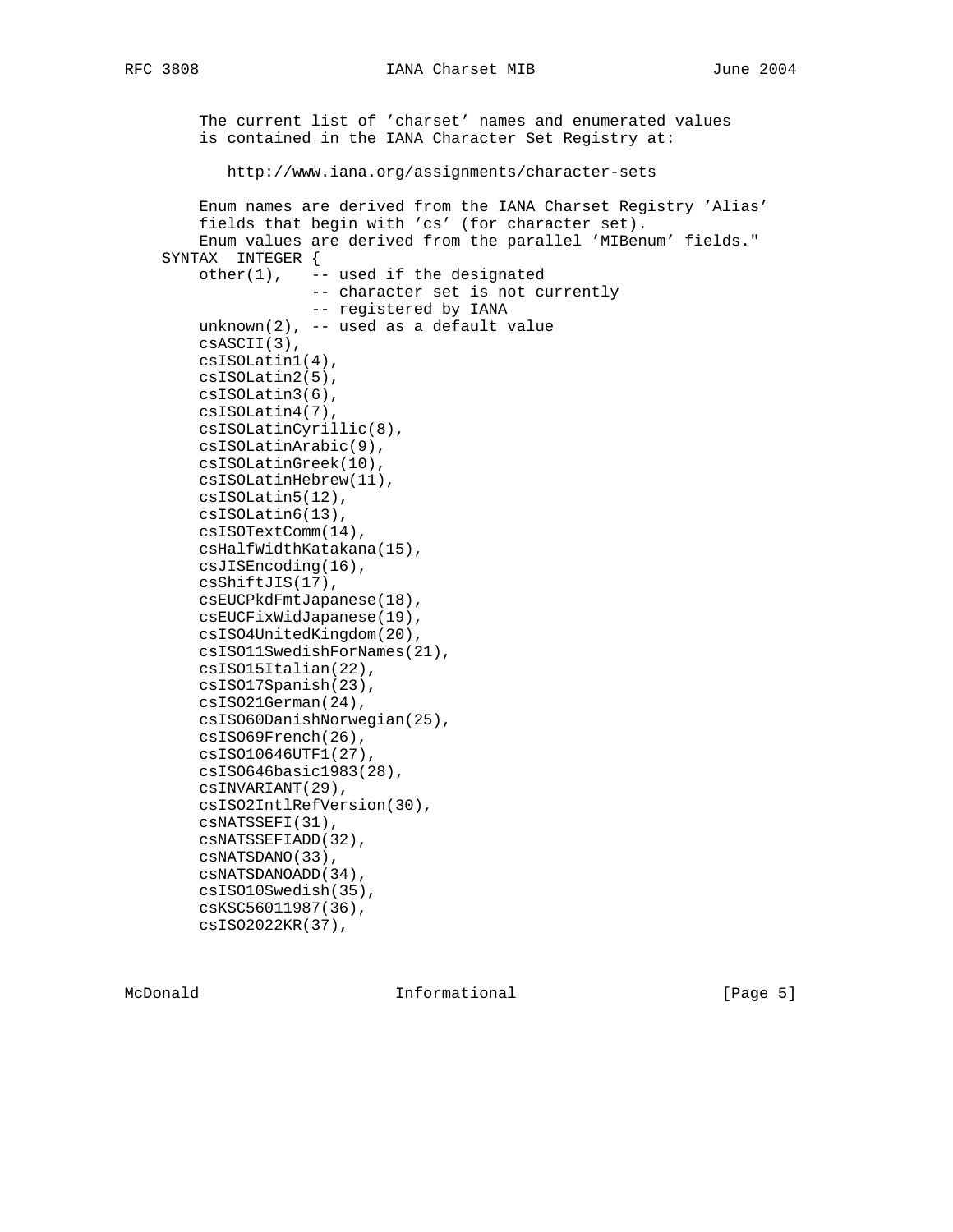csEUCKR(38), csISO2022JP(39), csISO2022JP2(40), csISO13JISC6220jp(41), csISO14JISC6220ro(42), csISO16Portuguese(43), csISO18Greek7Old(44), csISO19LatinGreek(45), csISO25French(46), csISO27LatinGreek1(47), csISO5427Cyrillic(48), csISO42JISC62261978(49), csISO47BSViewdata(50), csISO49INIS(51), csISO50INIS8(52), csISO51INISCyrillic(53), csISO54271981(54), csISO5428Greek(55), csISO57GB1988(56), csISO58GB231280(57), csISO61Norwegian2(58), csISO70VideotexSupp1(59), csISO84Portuguese2(60), csISO85Spanish2(61), csISO86Hungarian(62), csISO87JISX0208(63), csISO88Greek7(64), csISO89ASMO449(65), csISO90(66), csISO91JISC62291984a(67), csISO92JISC62991984b(68), csISO93JIS62291984badd(69), csISO94JIS62291984hand(70), csISO95JIS62291984handadd(71), csISO96JISC62291984kana(72), csISO2033(73), csISO99NAPLPS(74), csISO102T617bit(75), csISO103T618bit(76), csISO111ECMACyrillic(77), csa71(78), csa72(79), csISO123CSAZ24341985gr(80), csISO88596E(81), csISO88596I(82), csISO128T101G2(83), csISO88598E(84), csISO88598I(85),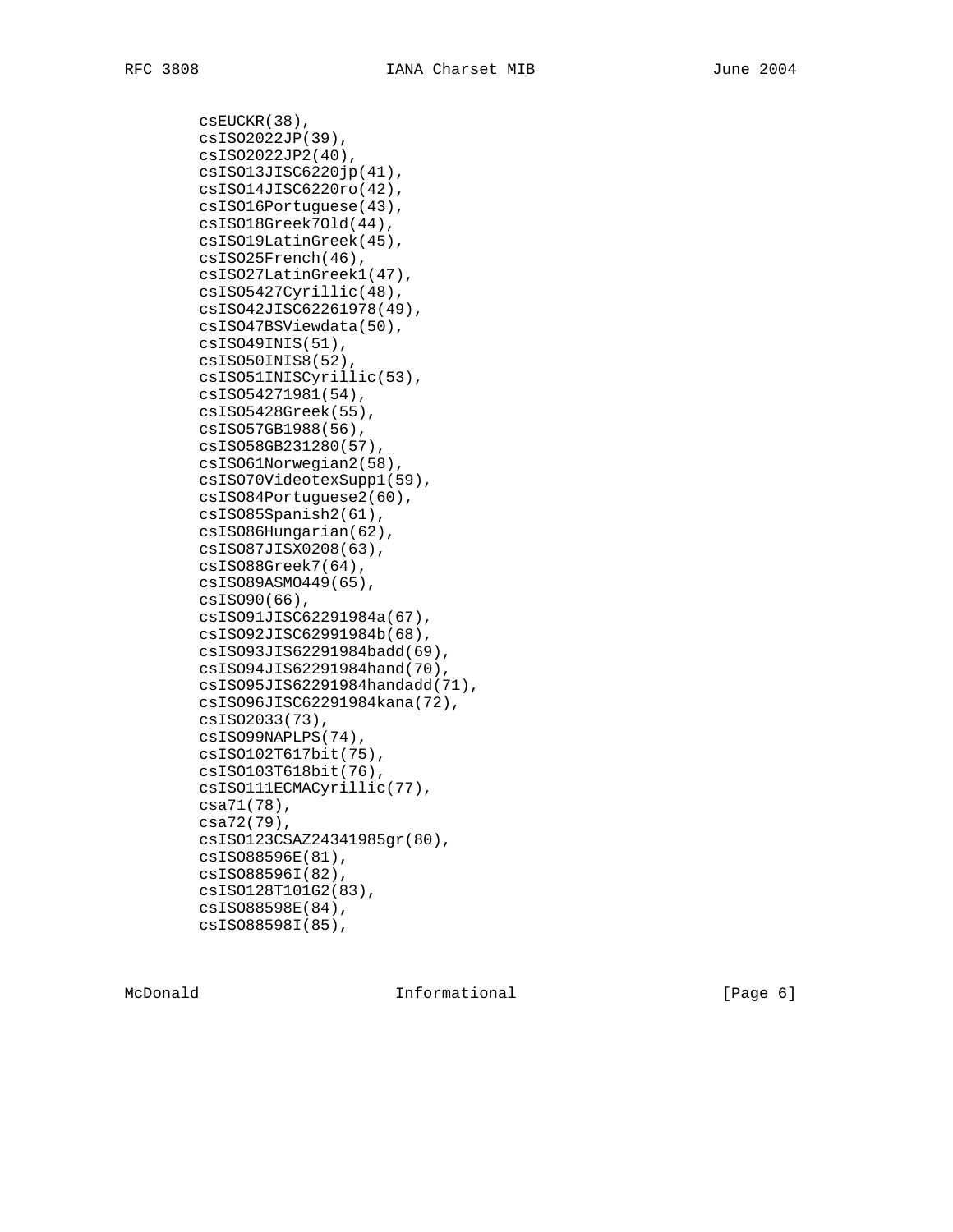csISO139CSN369103(86), csISO141JUSIB1002(87), csISO143IECP271(88), csISO146Serbian(89), csISO147Macedonian(90), csISO150(91), csISO151Cuba(92), csISO6937Add(93), csISO153GOST1976874(94), csISO8859Supp(95), csISO10367Box(96), csISO158Lap(97), csISO159JISX02121990(98), csISO646Danish(99), csUSDK(100), csDKUS(101), csKSC5636(102), csUnicode11UTF7(103), csISO2022CN(104), csISO2022CNEXT(105), csUTF8(106), csISO885913(109), csISO885914(110), csISO885915(111), csISO885916(112), csGBK(113), csGB18030(114), csOSDEBCDICDF0415(115), csOSDEBCDICDF03IRV(116), csOSDEBCDICDF041(117), csUnicode(1000), csUCS4(1001), csUnicodeASCII(1002), csUnicodeLatin1(1003), csUnicodeIBM1261(1005), csUnicodeIBM1268(1006), csUnicodeIBM1276(1007), csUnicodeIBM1264(1008), csUnicodeIBM1265(1009), csUnicode11(1010), csSCSU(1011), csUTF7(1012), csUTF16BE(1013), csUTF16LE(1014), csUTF16(1015), csCESU8(1016), csUTF32(1017), csUTF32BE(1018),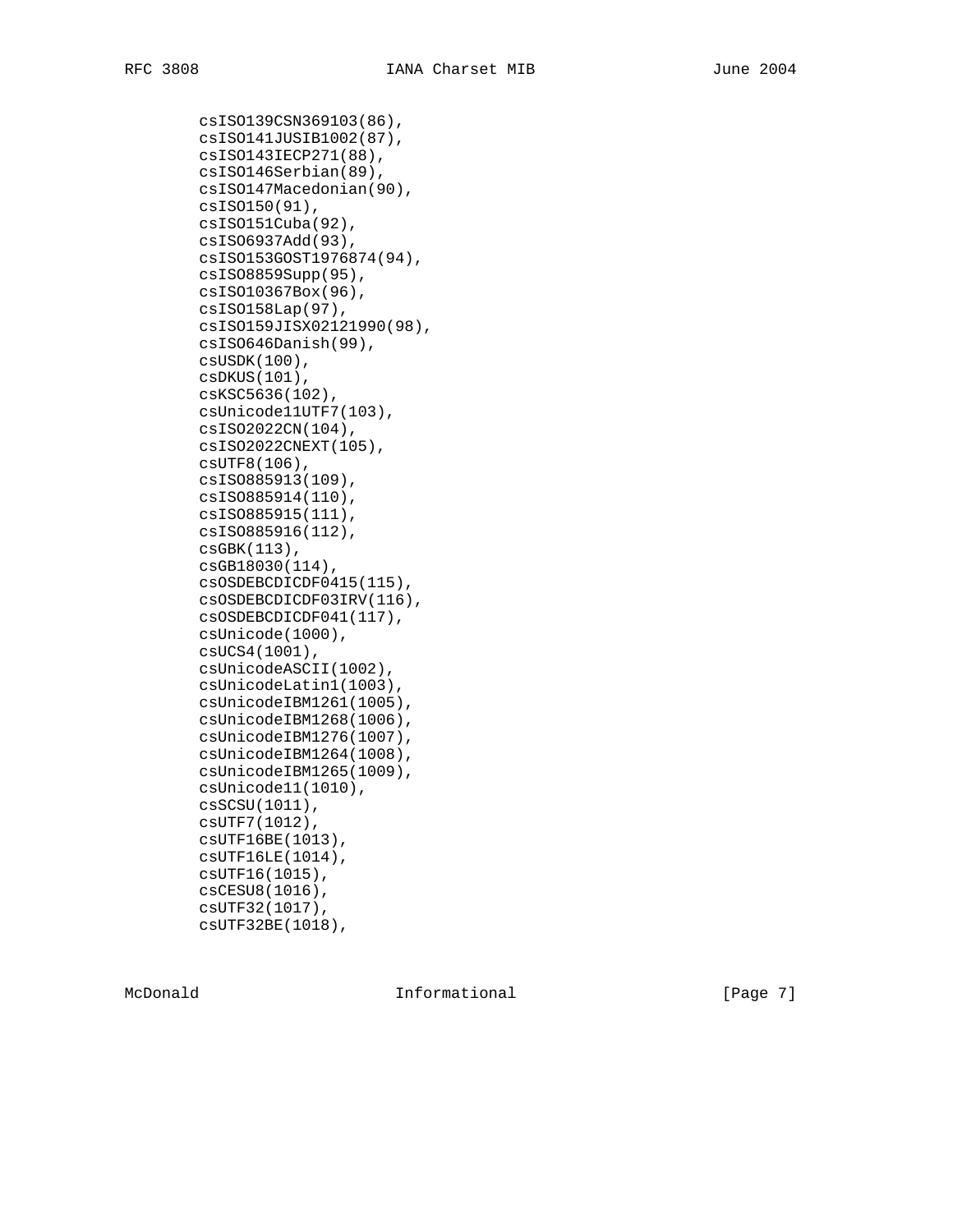csUTF32LE(1019), csBOCU1(1020), csWindows30Latin1(2000), csWindows31Latin1(2001), csWindows31Latin2(2002), csWindows31Latin5(2003), csHPRoman8(2004), csAdobeStandardEncoding(2005), csVenturaUS(2006), csVenturaInternational(2007), csDECMCS(2008), csPC850Multilingual(2009), csPCp852(2010), csPC8CodePage437(2011), csPC8DanishNorwegian(2012), csPC862LatinHebrew(2013), csPC8Turkish(2014), csIBMSymbols(2015), csIBMThai(2016), csHPLegal(2017), csHPPiFont(2018), csHPMath8(2019), csHPPSMath(2020), csHPDesktop(2021), csVenturaMath(2022), csMicrosoftPublishing(2023), csWindows31J(2024), csGB2312(2025), csBig5(2026), csMacintosh(2027), csIBM037(2028), csIBM038(2029), csIBM273(2030), csIBM274(2031), csIBM275(2032), csIBM277(2033), csIBM278(2034), csIBM280(2035), csIBM281(2036), csIBM284(2037), csIBM285(2038), csIBM290(2039), csIBM297(2040), csIBM420(2041), csIBM423(2042), csIBM424(2043), csIBM500(2044), csIBM851(2045),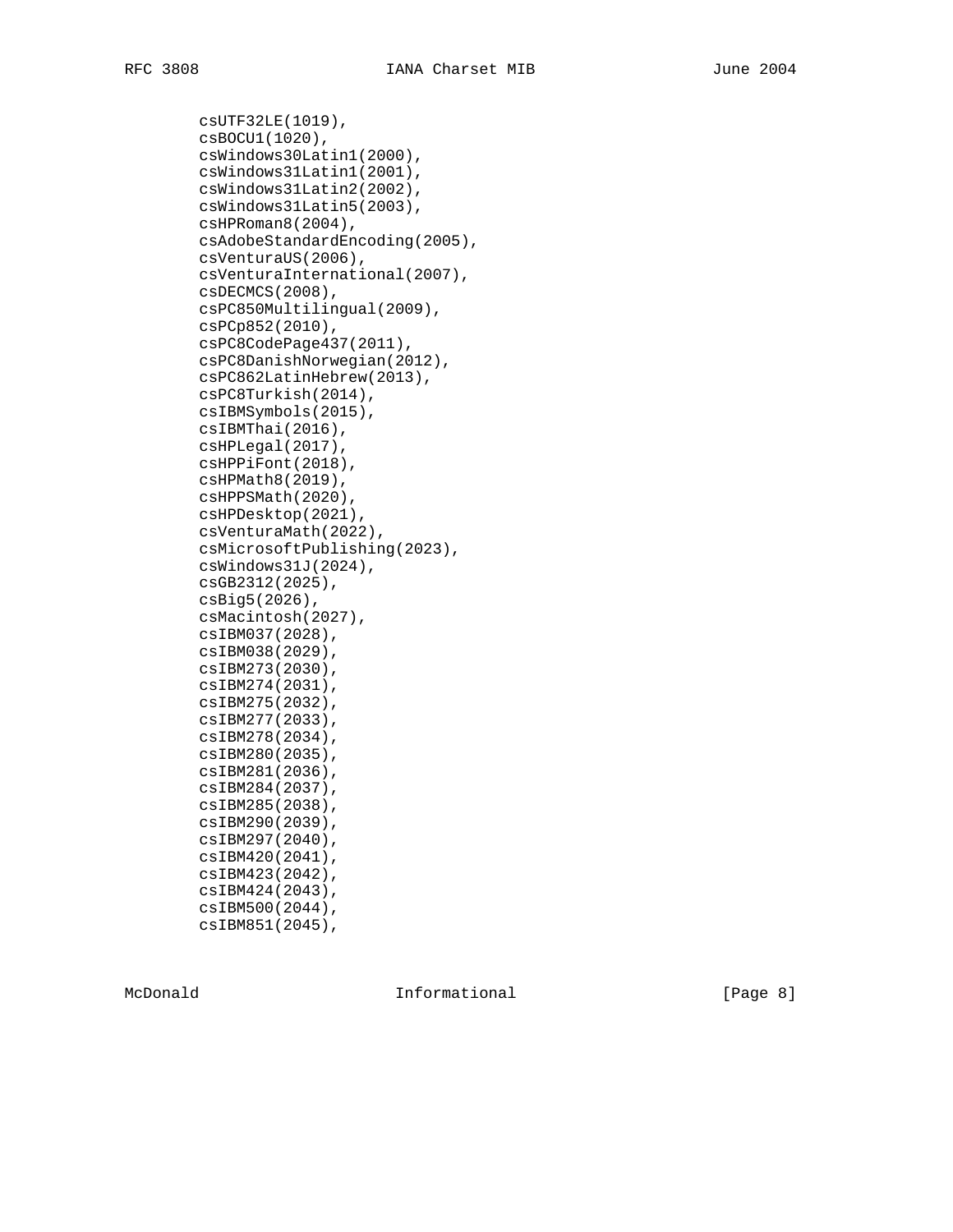csIBM855(2046), csIBM857(2047), csIBM860(2048), csIBM861(2049), csIBM863(2050), csIBM864(2051), csIBM865(2052), csIBM868(2053), csIBM869(2054), csIBM870(2055), csIBM871(2056), csIBM880(2057), csIBM891(2058), csIBM903(2059), csIBBM904(2060), csIBM905(2061), csIBM918(2062), csIBM1026(2063), csIBMEBCDICATDE(2064), csEBCDICATDEA(2065), csEBCDICCAFR(2066), csEBCDICDKNO(2067), csEBCDICDKNOA(2068), csEBCDICFISE(2069), csEBCDICFISEA(2070), csEBCDICFR(2071), csEBCDICIT(2072), csEBCDICPT(2073), csEBCDICES(2074), csEBCDICESA(2075), csEBCDICESS(2076), csEBCDICUK(2077), csEBCDICUS(2078), csUnknown8BiT(2079), csMnemonic(2080), csMnem(2081), csVISCII(2082), csVIQR(2083), csKOI8R(2084), csHZGB2312(2085), csIBM866(2086), csPC775Baltic(2087), csKOI8U(2088), csIBM00858(2089), csIBM00924(2090), csIBM01140(2091), csIBM01141(2092), csIBM01142(2093),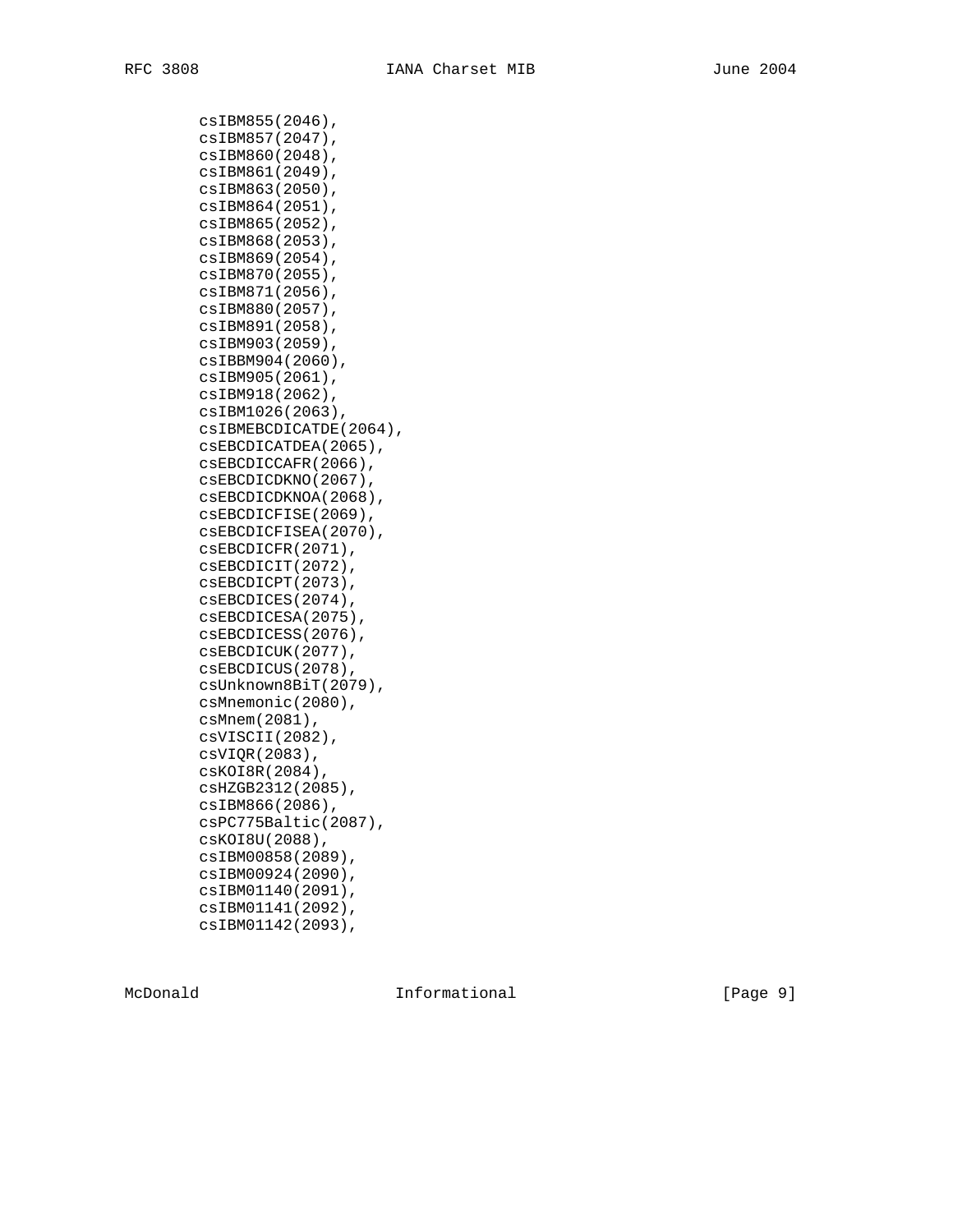csIBM01143(2094), csIBM01144(2095), csIBM01145(2096), csIBM01146(2097), csIBM01147(2098), csIBM01148(2099), csIBM01149(2100), csBig5HKSCS(2101), csIBM1047(2102), csPTCP154(2103), csAmiga1251(2104), csKOI7switched(2105), cswindows1250(2250), cswindows1251(2251), cswindows1252(2252), cswindows1253(2253), cswindows1254(2254), cswindows1255(2255), cswindows1256(2256), cswindows1257(2257), cswindows1258(2258), csTIS620(2259), reserved(3000)

```
END
```
}

5. IANA Considerations

 IANA has assigned a base arc in the 'mgmt' (standards track) OID tree for the 'ianaCharset' MODULE-IDENTITY defined in the IANA Charset MIB [CHARMIB].

 Whenever any 'charset' is added to the IANA Charset Registry [CHARSET], a new version of the IANA Charset MIB [CHARMIB] may be machine-generated using the C language utility [CHARGEN], described in section 3 of this document or some other utility.

6. Internationalization Considerations

 The IANA Charset MIB [CHARMIB] defines the 'IANACharset' textual convention that may be used in a given MIB module to supply explicit character set labels for one or more text string objects defined in that MIB module.

 For example, the Printer MIB [RFC1759] defines the three character set label objects 'prtLocalizationCharacterSet' (for description and console strings), 'prtInterpreterDefaultCharSetIn' (for received

McDonald **Informational** Informational [Page 10]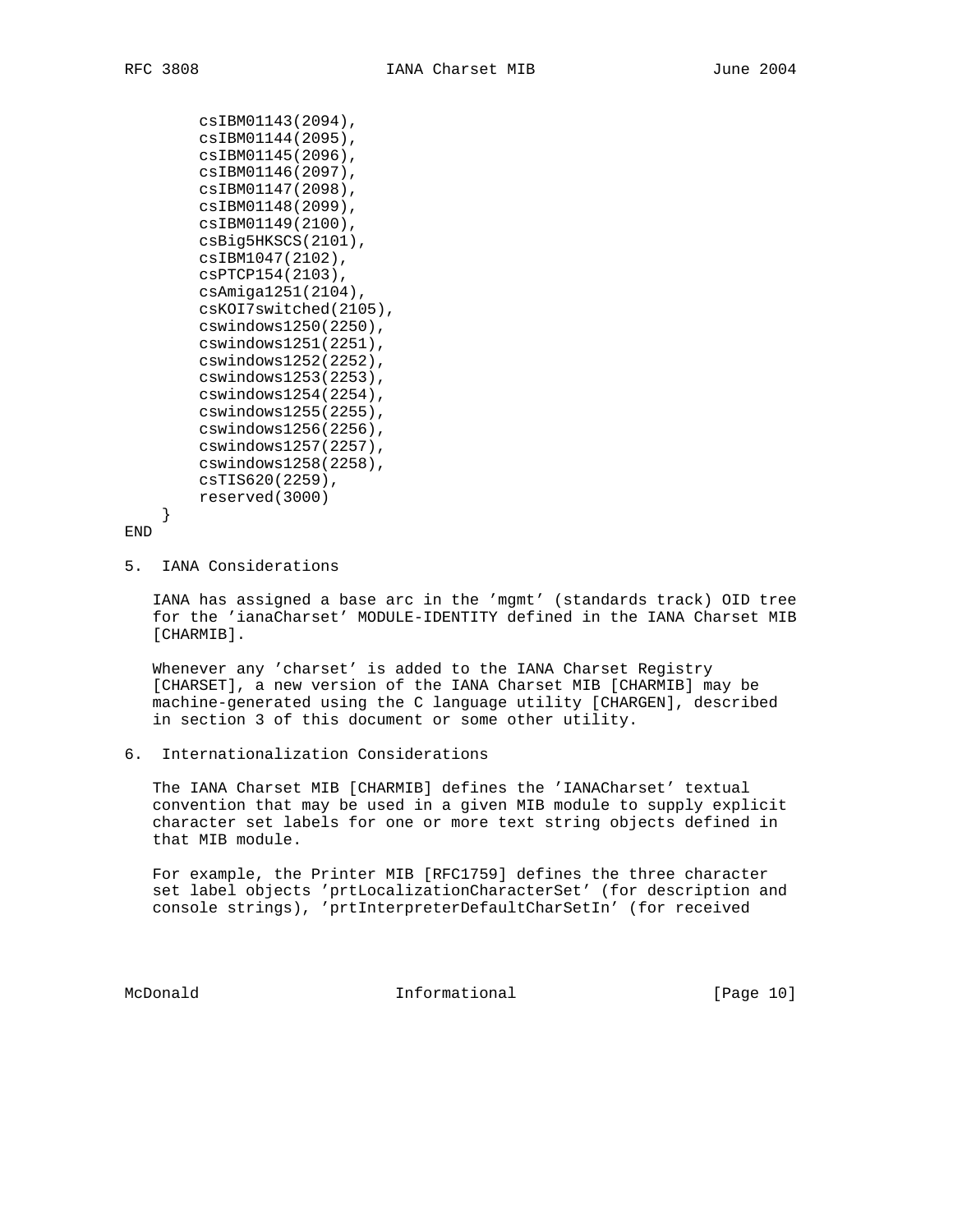print job input data), and 'prtIntpreterDefaultCharSetOut' (for processed print job output data).

 The IANA Charset MIB [CHARMIB] supports implementation of the best practices specified in "IETF Policy on Character Sets and Languages" [RFC2277].

 Note: The use of the 'SnmpAdminString' textual convention defined in [RFC3411], which has a fixed character set of UTF-8 [RFC3629], is STRONGLY RECOMMENDED in defining new MIB modules. The IANA Charset MIB [CHARMIB] supports locale-specific MIB objects with variable character sets.

7. Security Considerations

 This MIB module does not define any management objects. Instead, it defines a (set of) textual convention(s) which may be used by other MIB modules to define management objects.

 Meaningful security considerations can only be written in the MIB modules that define management objects. Therefore, this document has no impact on the security of the Internet.

8. Acknowledgements

 The editor would like to thank: Bert Wijnen (Lucent) for his original suggestion that the 'IANACharset' textual convention should be extracted from Printer MIB v2 [RFC3805]; Ron Bergman (Hitachi Printing Solutions) and Harry Lewis (IBM) for their many years of effort as editors of Printer MIB v2 [RFC3805].

- 9. References
- 9.1. Normative References
	- [RFC2119] Bradner, S., "Key words for use in RFCs to Indicate Requirement Levels", BCP 14, RFC 2119, March 1997.
	- [RFC2277] Alvestrand, H., "IETF Policy on Character Sets and Languages", RFC 2277, January 1998.
	- [RFC2578] McCloghrie, K., Perkins, D., and J. Schoenwaelder, "Structure of Management Information Version 2 (SMIv2)", STD 58, RFC 2578, April 1999.
	- [RFC2579] McCloghrie, K., Perkins, D., and J. Schoenwaelder, "Textual Conventions for SMIv2", STD 58, RFC 2579, April 1999.

McDonald **Informational Informational** [Page 11]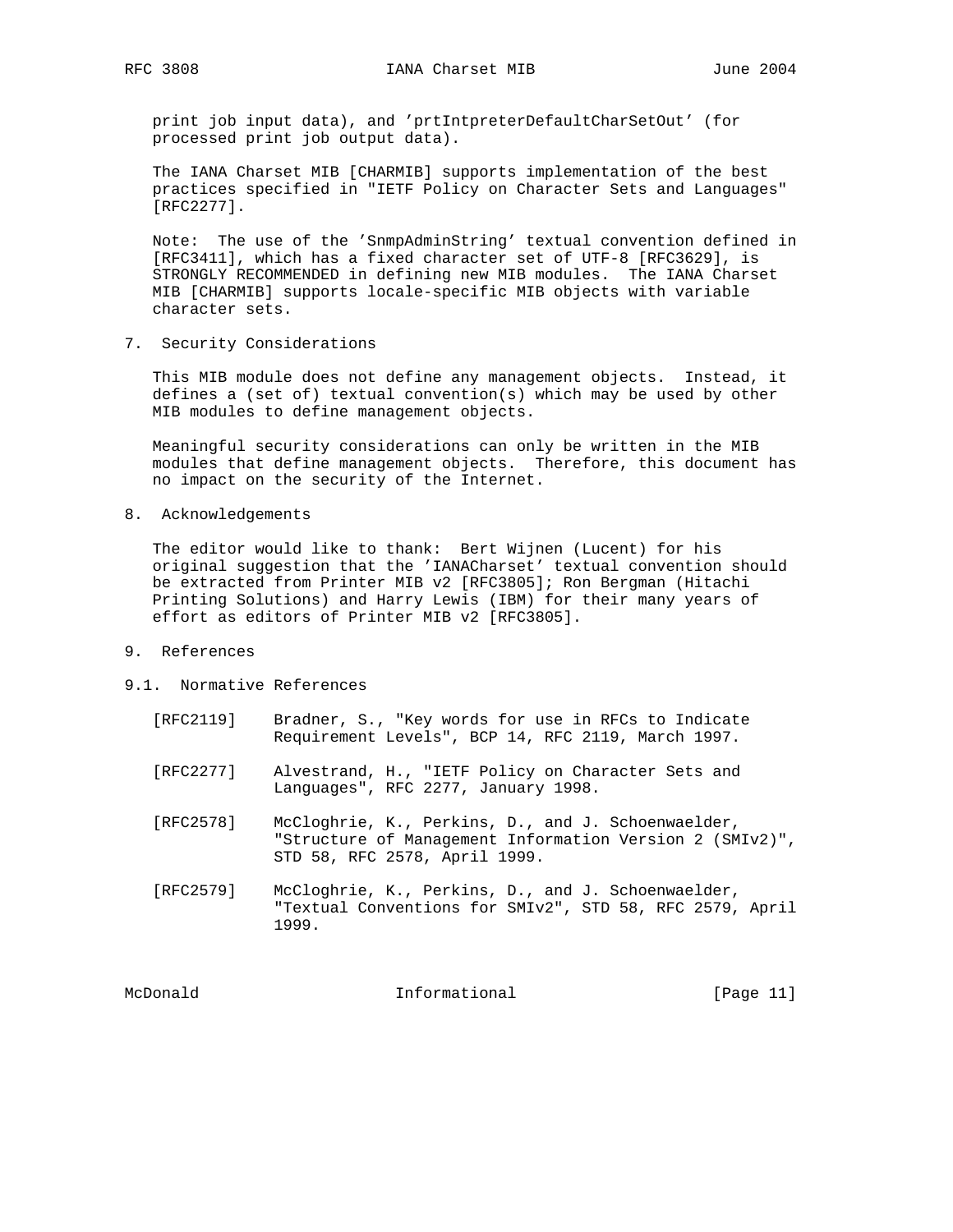- [RFC2580] McCloghrie, K., Perkins, D., and J. Schoenwaelder, "Conformance Statements for SMIv2", STD 58, RFC 2580, April 1999.
- [RFC2978] Freed, N. and J. Postel, "IANA Charset Registration Procedures", BCP 19, RFC 2978, October 2000.
- [RFC3411] Harrington, D., Presuhn, R., and B. Wijnen, "An Architecture for Describing SNMP Network Management Frameworks", STD 62, RFC 3411, December 2002.
- [RFC3629] Yergeau, F., "UTF-8, a transformation format of ISO 10646", RFC 3629, November 2003.

## 9.2. Informative References

- [CHARGEN] IANA Charset MIB Generation Utility (archived at): ftp://www.pwg.org/pub/pwg/pmp/tools/ianachar.c
- [CHARMIB] IANA Charset MIB (in the future, to be archived at): http://www.iana.org/assignments/ianacharset-mib
- [CHARSET] IANA Charset Registry (archived at): http://www.iana.org/assignments/character-sets
- [CHARTEMP] IANA Charset MIB template file (archived at): ftp://www.pwg.org/pub/pwg/pmp/tools/ianachar.dat
- [RFC1759] Smith, R., Wright, F., Hastings, T., Zilles, S., and J. Gyllenskog. "Printer MIB", RFC 1759, March 1995.
- [RFC3805] Bergman, R., Lewis, H., and I. McDonald, "Printer MIB v2", RFC 3805, June 2004.
- [RFC3410] Case, J., Mundy, P., Partain, D., and B. Stewart, "Introduction and Applicability Statements for Internet-Standard Network Management Framework", RFC 3410, December 2002.

McDonald **Informational Informational** [Page 12]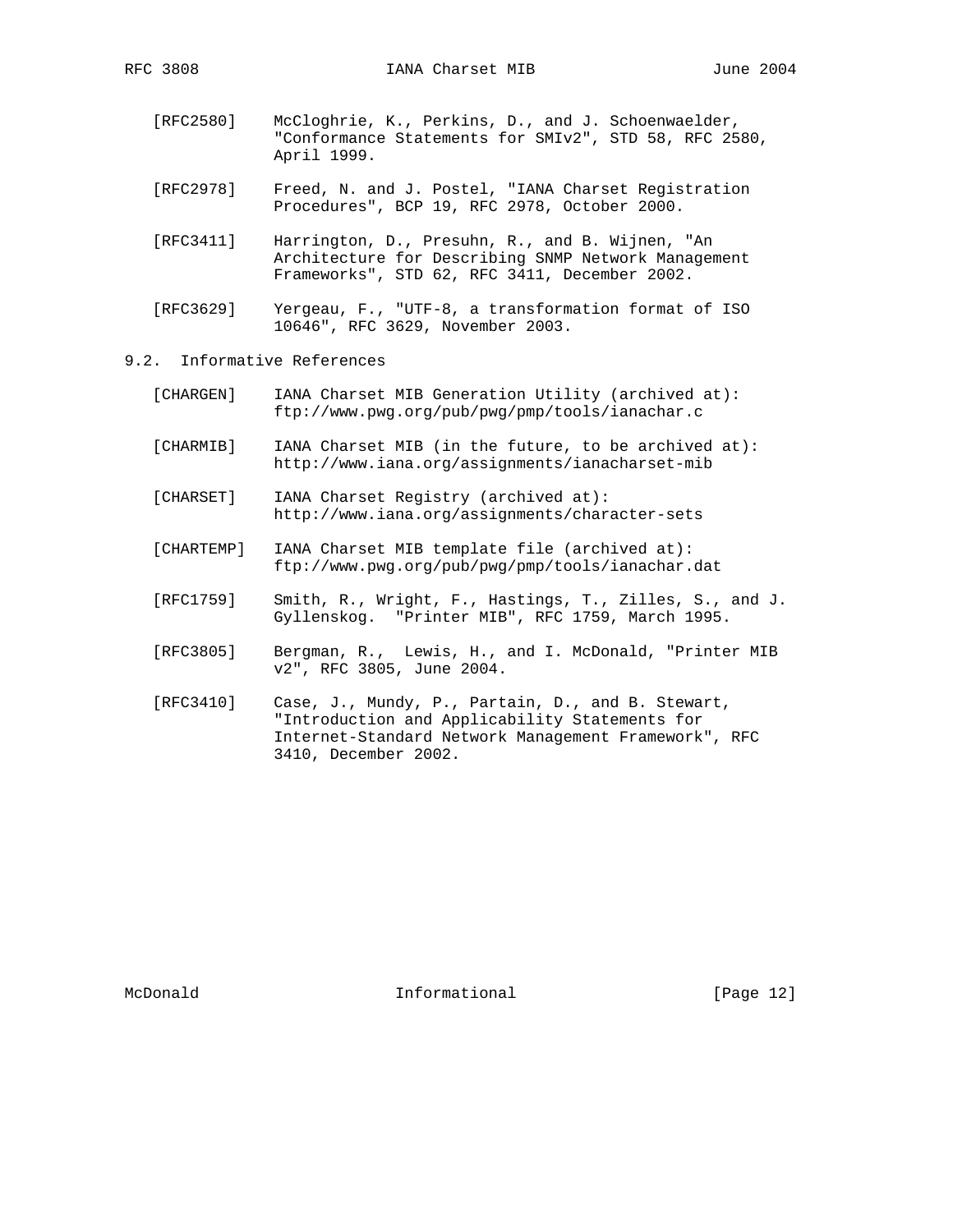10. Authors' Addresses

 Ira McDonald High North Inc 221 Ridge Ave Grand Marais, MI 49839 USA

 Phone: +1 906 494 2434 EMail: imcdonald@sharplabs.com

 Internet Assigned Numbers Authority (IANA) ICANN 4676 Admiralty Way, Suite 330 Marina del Rey, CA 90292 USA

 Phone: +1 310 823 9358 EMail: iana@iana.org

 Note: Questions and comments on this IANA Charset MIB [CHARMIB] should be sent to the editor (imcdonald@sharplabs.com) and IANA (iana@iana.org) with a copy to the IETF Charsets mailing list (ietf-charset@iana.org).

McDonald Informational [Page 13]